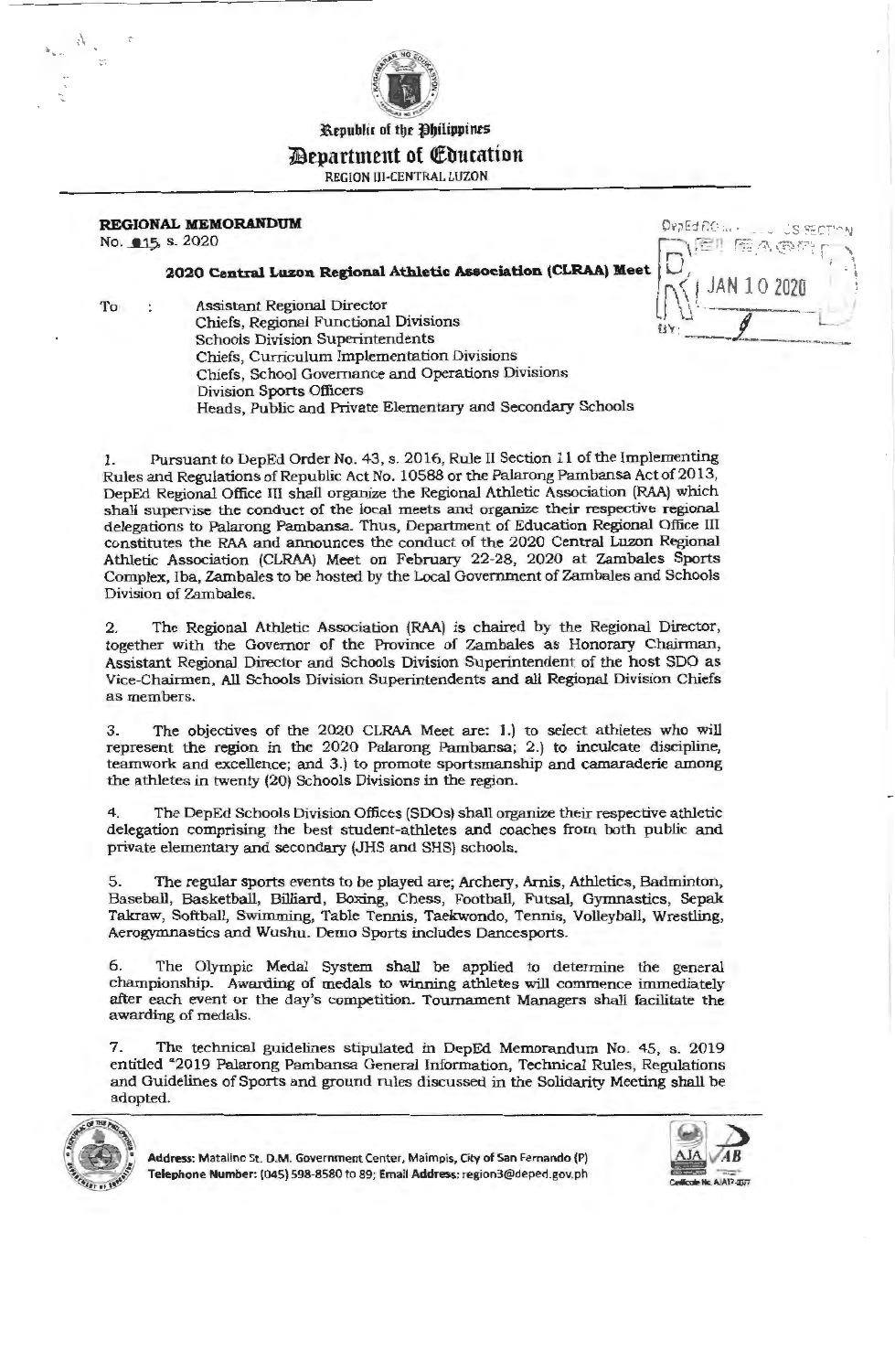

# 11Bepartment of Qfbucation

REGION III-CENTRAL LUZON

#### 8. The schedule of activities is as follows:

| Date                  | Activity                      | <b>Venue</b>                   |
|-----------------------|-------------------------------|--------------------------------|
|                       | <b>Arrival of Delegations</b> | <b>Billeting</b><br>Respective |
| February 21-22        |                               | Quarters                       |
| February 22 (2:00 pm) | Refresher Course              | Zambales Sports Complex        |
| February 23 (8:00 am) | Solidarity Meeting            | Zambales Sports Complex        |
| February 23 (3:00 pm) | Opening Program               | Zambales Sports Complex        |
| February 23 (6:00 pm) | Governor's Night              | Zambales Sports Complex        |
| February 24 - 28      | <b>Competition Proper</b>     | Respective Playing Venues      |
| February 28 (1:00 pm) | <b>Closing Program</b>        | Zambales Sports Complex        |

10. DepEd Order No. 43, s. 2016 and DepEd Memorandum No. 156, s. 2016, *"Constitution of the National Screening and Accreditation Committee for the 2017 Palarong Pambansa"* are the basis on the rules of participation.

11. Protest on game technicalities of any sport event and protest on eligibility will be resolved consistent with DepEd's existing policies and guidelines. Complaints shall be in written form, duly signed by the coach and noted by the Head of the Delegation/Division School Sports Officer and shall be accompanied by affidavits of witnesses and / or evidence to support the same and shall be filed before the start of the next game of the concerned team and to be submitted to the Tournament Manager concern and the TM eventually submit it to the TMC for action.

12. The selection of athletes in team events will be 80:20 ratio. The coach shall select the eighty percent (80%) composition of the team and the remaining twenty percent (20%) will be decided by the Selection Committee which is composed of:

| Tournament Manager             | w.                       | Chairman       |
|--------------------------------|--------------------------|----------------|
| Winning Coach                  |                          | Member         |
| Three (3) Tournament Officials | $\overline{\phantom{0}}$ | <b>Members</b> |

13. All schools divisions must adhere to the provisions of DepEd Order No. 40, s. 2012 entitled *DepEd Child Protection Policy* and Deped Order No. 55, s. 2013 entitled *IRR of Republic Act No. 10627 Anti Bullying Act of 2013.* As such, schools division delegation officials shall be held responsible for the protection, welfare, and safety of their pupil/ student-athletes. And in compliance to the said orders the following guidelines shall be observed in the conduct of each sport event.

a) Schools Division Superintendents and Division Sports Officers are responsible in the conduct of their delegation especially when their athlete/s, team/s are competing and anytime in the duration of the meet.

Any athlete, coach, assistant coach and chaperon and delegation officials involved in any altercation especially physical, the individual and / or the team as the case may be shall be disqualified from the ongoing CLRAA Meet without prejudice of filling of Administrative Complaint for coaches and officials concern and a possible ban from future CLRAA Meets and Palaro for athletes, coaches and officials.

14. DepEd Order No. 48, s. 2016 *Policy Guidelines on Comprehensive Tobacco Control*  shall be observed.



**Address:** Matalino St. D.M. Government Center, Maimpis, City of San Fernando (P) Telephone Number: (045) 598-8580 to 89; Email Address: region3@deped.gov.ph

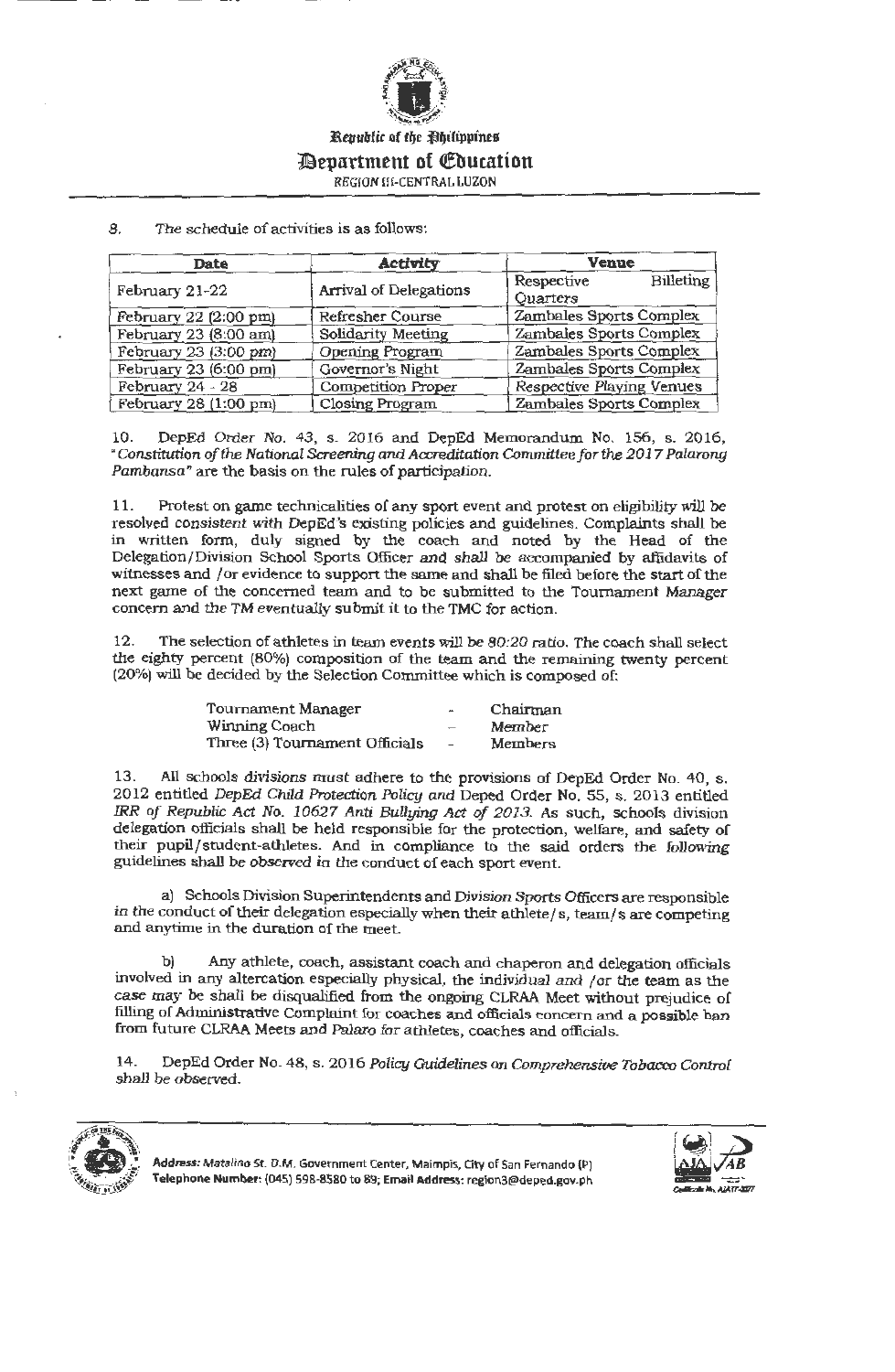

## **:;JBepartment of ~bucation**

REGION Ill-CENTRAL LUZON

15. Search for the Cleanest, Greenest and Eco-Friendliest, Most Disciplined and Most Organized Delegation shall be conducted. Cash prizes shall be given to winning delegations. There shall only be one (1) winner in each category. Winners will be awarded cash prizes in the amount of Ten Thousand Pesos (Php 10,000.00) and a plaque of recognition. The composition of the search committee is;

> Chairman - Odon M. Santiago - Project Development Officer IV Members: - Dr. Gladys Lourdes Bengco - MO IV Crisel Pantalunan -

16. Officiating Officials are advised to present their Identification Card and submit a photo copy of certificate on the training attended relevant to the event they are assigned and their Medical Certificate in claiming their Official T-shirt. Officiating Officials who failed to attend the Refresher Course and Solidarity Meeting shall be no longer allowed to officiate. Fifty years old and below only are allowed to **officiate.** Fifty years old and above are allowed to participate in the CLRM Meet provided they perform technical and managerial role (e.g. Tournament Managers, secretariat, clerk of course etc.)

17. Tournament Managers (TMs) shall managed the daily attendance of the officiating officials and submit the same to the TMC. They will also submit an evaluation on the performance of the officiating officials. A feedback of the attendance of the officiating officials shall be reported to their respective Schools Division. In the event that there will be officiating officials who are impartial and remiss in the performance of their duty at the same time detrimental in the successful conduct of the competitions, TMs have the authority to relieve them on their duty and report the incident to the TMC for appropriate action. TMs shall also ensure that there are Medical Officers on duty before starting each game. TMs shall also facilitate the awarding ceremonies in their respective assigned events.

18. Other working committees needed in the successful conduct of the meet shall be created by the host SDO in coordination with the Technical Management Committee (TMC).

19. Teachers who will serve in the 2020 CLRM Meet as members of the TMC, technical or officiating officials or members of the different working committees shall be granted vacation service credits pursuant to the provisions of DepEd Order No. 53, s. 2003 entitled Updated Guidelines on Grant of Vacation Service Credits *to* Teachers. And non-teaching personnel shall be entitled to Compensatory Time-Off (CTO) in accordance with Civil Service Commission and Department of Budget and Management Joint Circular No.2, s.2004 on Non-Monetary Remuneration for Overtime Service Rendered.

20. The following documents are enclosed for reference:

| Enclosure No. 1 | $\overline{\phantom{0}}$ | Composition of the Regional Athletic Association (RAA) |
|-----------------|--------------------------|--------------------------------------------------------|
| Enclosure No. 2 | $\sim$                   | Technical Management Committee (TMC), Jury of          |
|                 |                          | Appeals and Technical Records and Results              |
|                 |                          | Committee                                              |
| Enclosure No. 3 | $\overline{\phantom{a}}$ | Technical Advisory Committee (TAC)                     |
| Enclosure No. 4 | $\hat{\phantom{a}}$      | Tournament Managers (TMs)                              |
| Enclosure No. 5 | $\rightarrow$            | Regional Screening and Accreditation Committee         |
|                 |                          | (RSAC)                                                 |
| Enclosure No. 6 | $\overline{\phantom{a}}$ | Criteria on Cleanest, Greenest and Eco-Friendliest,    |
|                 |                          | Most Discipline and Most Organized Delegation          |



• **Address:** Matalino St. **D.M .** Government Center, Maimpis, City of San Fernando (P) **Telephone Number:** (045) 598-8580 to 89; **Email Address:** region3@deped.gov.ph

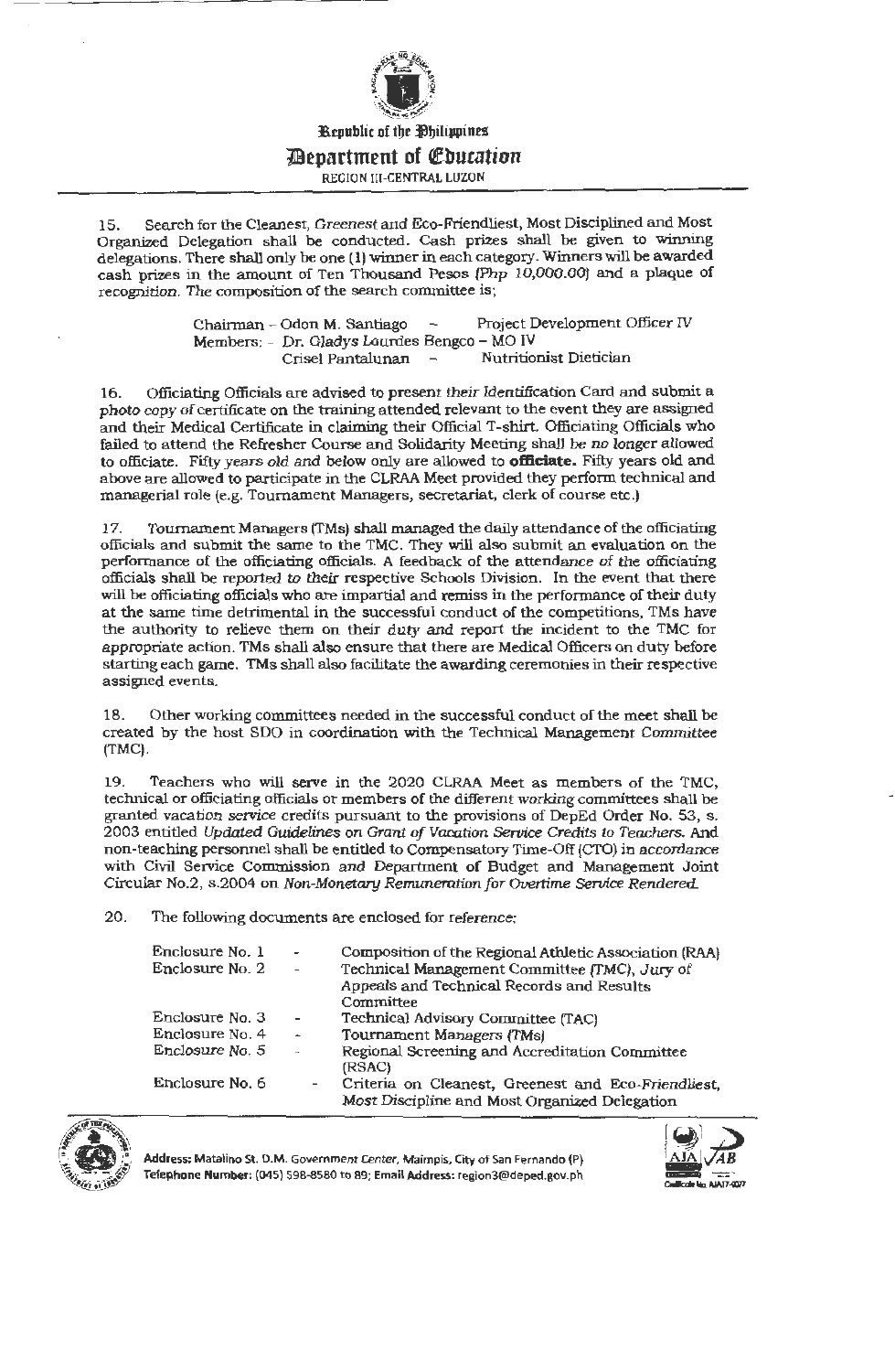

21. The list of athletes shall be finalized during the planning conference in preparation for the 2020 Palarong Pambansa which shall be held March 6, 2020 DepEd RO - III, Matalino St., DM Government Center, Maimpis, City of San Fernando, (P) at 8:30 am. Participants are winning coaches of the 2020 CLRAA Meet, Division School Sports Officers. And members of the RSAC, Emerito Nicdao, Angelito Torres, Crisanto Santos and Leoncio Del Corro. Travelling expenses of participants on this activity shall be charged against local funds subject to usual auditing and accounting procedures.

22. Submit a hard copy of the list of delegation on or before February 7, 2020.

23. Schools Divisions are advised to implement the 4S Strategy of the DOH against dengue to safeguard the health of our pupils in their respective billeting quarters. Grade VI pupils and others who were vaccinated by Dengvaxia should have temperature check daily as stipulated in the Unnumbered Regional Memorandum dated January 15, 2018 during their trainings and during the CLRM Meet. A ready list of Dengvaxia recipient should always be made available.

24. Expenses relative to the participation of the Schools Divisions in the 2020 CLRM Meet shall be charged against local funds subject to usual accounting and auditing procedures

25. Wide dissemination of this Memorandum is desired.

**NICOLAS T. CAPULONG, PhD, CESO V** Director III Officer-In-Charge Office of the Regional Director

ESSDl January 8, 2020



Address: Matalino St. D.M. Government Center, Maimpis, City of San Fernando (P)  $T$ elephone Number: (045) 598-8580 to 89; Email Address: region3@deped.gov.ph

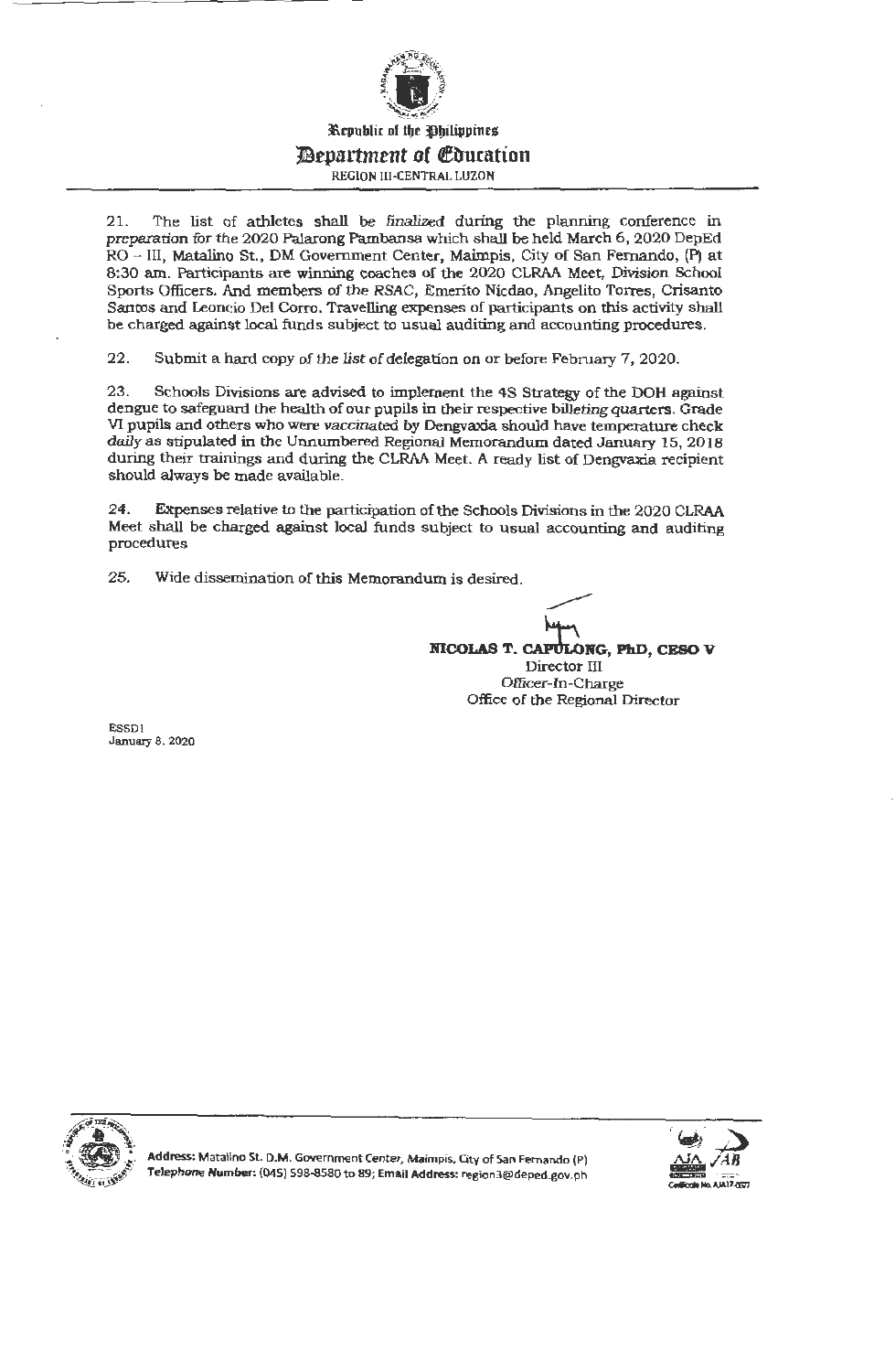Enclosure No. 1 to Regional Memorandum No.\_, s. 2020 (2020 Central Luzon Regional Athletic Association {CLRAA) Meet)

# **2020 CENTRAL LUZON REGIONAL ATHLETIC ASSOCIATION (CLRAA)**

Zambales Sports Complex, Iba, Zambales February 22-28, 2020

| Honorary Chairman:              | Hon. Hermogenes E. Ebdane Jr.                               |  |  |
|---------------------------------|-------------------------------------------------------------|--|--|
| Governor - Province of Zambales |                                                             |  |  |
| Chairman:                       | Nicolas T. Capulong, PhD, CESO V                            |  |  |
|                                 | OIC-Regional Director                                       |  |  |
| Vice-Chairmen:                  | Ranelo Al K. Firmo, PhD, CESO V                             |  |  |
|                                 | OIC-Asst. Regional Director                                 |  |  |
|                                 | Leonardo D. Zapanta                                         |  |  |
|                                 | Schools Division Superintendent - Zambales                  |  |  |
| Members:                        | SDS Romeo A. Alip                                           |  |  |
|                                 | SDS Zenia G. Mostoles                                       |  |  |
|                                 | SDS Ronaldo A. Pozon                                        |  |  |
|                                 | SDS Jessie D. Ferrer                                        |  |  |
|                                 | SDS Teresa D. Mababa                                        |  |  |
|                                 | SDS Germilina H. Pascual                                    |  |  |
|                                 | SDS Edgard D. Domingo                                       |  |  |
|                                 | SDS Albert D. Saludez                                       |  |  |
|                                 | SDS Ma. Irelyn P. Tamayo                                    |  |  |
|                                 | OIC-SDS Imelda P. Macaspac                                  |  |  |
|                                 | SDS Leilani S. Cunanan                                      |  |  |
|                                 | SDS Catalina P. Paez                                        |  |  |
|                                 | SDS Norma P. Esteban                                        |  |  |
|                                 | OIC-SDS Carolina S. Violeta                                 |  |  |
|                                 | OIC-SDS Dante G. Parungao                                   |  |  |
|                                 | OIC-SDS Carmen Cuenco                                       |  |  |
|                                 | OIC-SDS Merlina P. Cruz                                     |  |  |
|                                 | OIC-SDS Ronnie S. Mallari                                   |  |  |
|                                 | OIC-SDS Johanna Gervacio                                    |  |  |
|                                 | Pedro Q. Pascua - Chief AO - Administrative Division        |  |  |
|                                 | Imelda P. Vallejo - Chief AO- Finance Division              |  |  |
|                                 | Antonio G. Arquero - Supervising AO - Finance               |  |  |
|                                 | Librada M. Rubio - OIC-Chief, CLMD                          |  |  |
|                                 | William S. Bacani - Chief, HRDD                             |  |  |
|                                 | Matrose P. Galarion - OIC-Chief, PPRD                       |  |  |
|                                 | Edwin T. Marcos - Chief, QAD                                |  |  |
|                                 | Wendel Cabrera - Chief, FTAD                                |  |  |
|                                 | Sammy P. Sampang - Chief, ESSD                              |  |  |
|                                 | Technical Advisory Committee - All Division Sports Officers |  |  |
|                                 | Secretariat – Education Support Services Division (ESSD)    |  |  |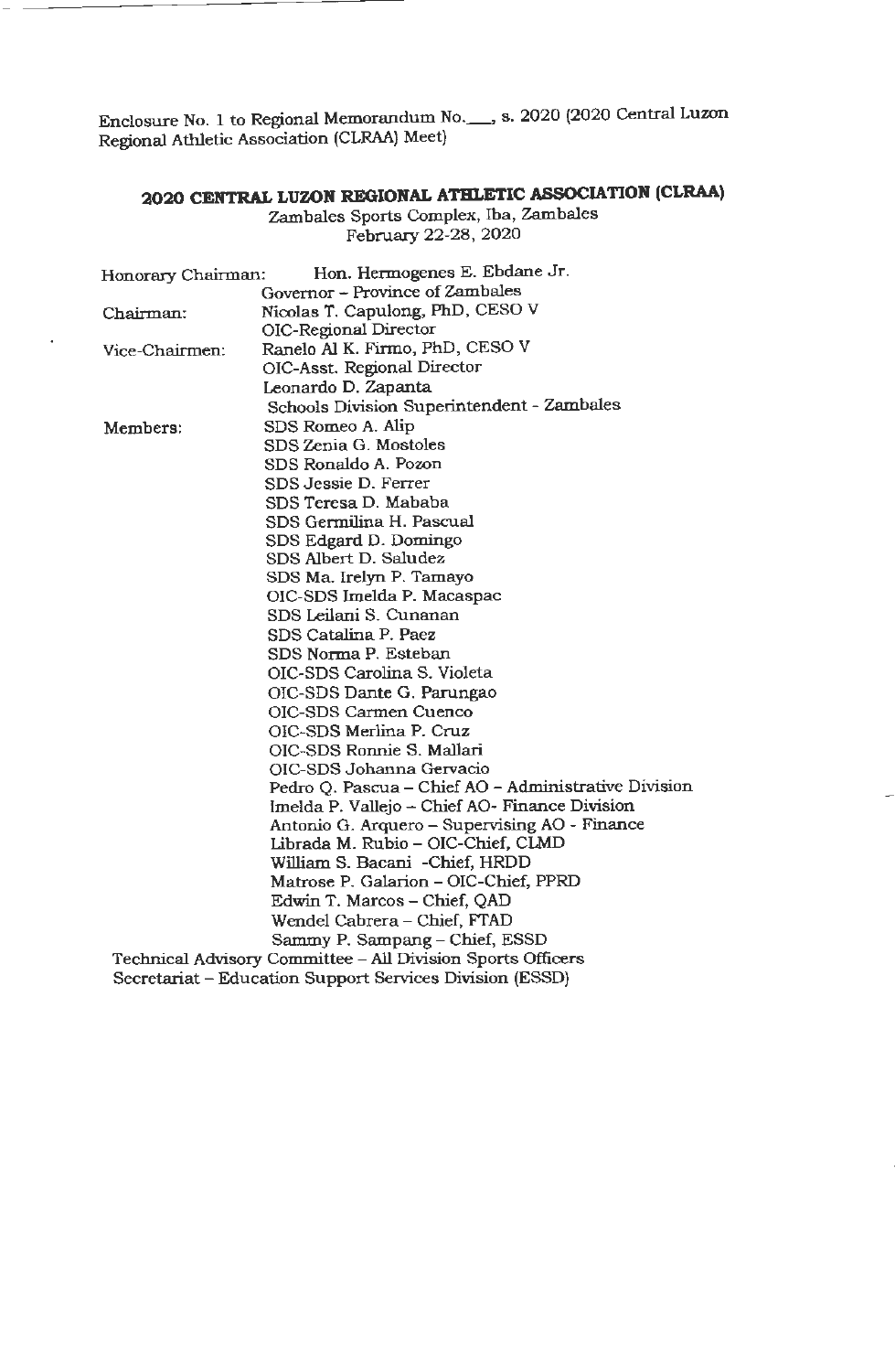Enclosure No. 2 to Regional Memorandum No.\_, s. 2020 (2020 Central Luzon Regional Athletic Association (CLRAA) Meet)

## **2020 Central Luzon Regional Athletic Association (CLRAA) Meet**

Zambales Sports Complex, Iba, Zambales February 22-28, 2020

#### **TECHNICAL MANAGEMENT COMMITTEE**

| Chairman:              | Sammy P. Sampang      |
|------------------------|-----------------------|
| Vice-Chairman:         | Odon M. Santiago      |
| General Referee:       | Rafael Rubio          |
| Members:               |                       |
| Members/Support Staff: | Engr. Albert Manlutac |
|                        | Leoncio Del Corro     |
|                        | Joseph Jadormeo       |
|                        | Jaime Salvador        |
|                        | Noli Tayag            |
| Consultant:            | Guillermo C. Bognot   |

#### **Technical Records and Results Committee**

Chairman: Members:

lluminado M. Garcia Jr. Rich ard Alboro - Encoder Mark Jayson T. Perez - Elementary Boys Raquel Z. Sanoy - Elementary Girls Jonalyn C. Gulapa- Secondary Boys Arlene Santiago - Secondary Girls

#### **JURY OF APPEALS**

Chairman: Vice-Chairman: Members:

Dr. Ronelo Al K. Firmo Dr. Pedro Q. Pascua Dr. Edwin Marcos Atty. Misael F. Costes Roberto Macasil Jr.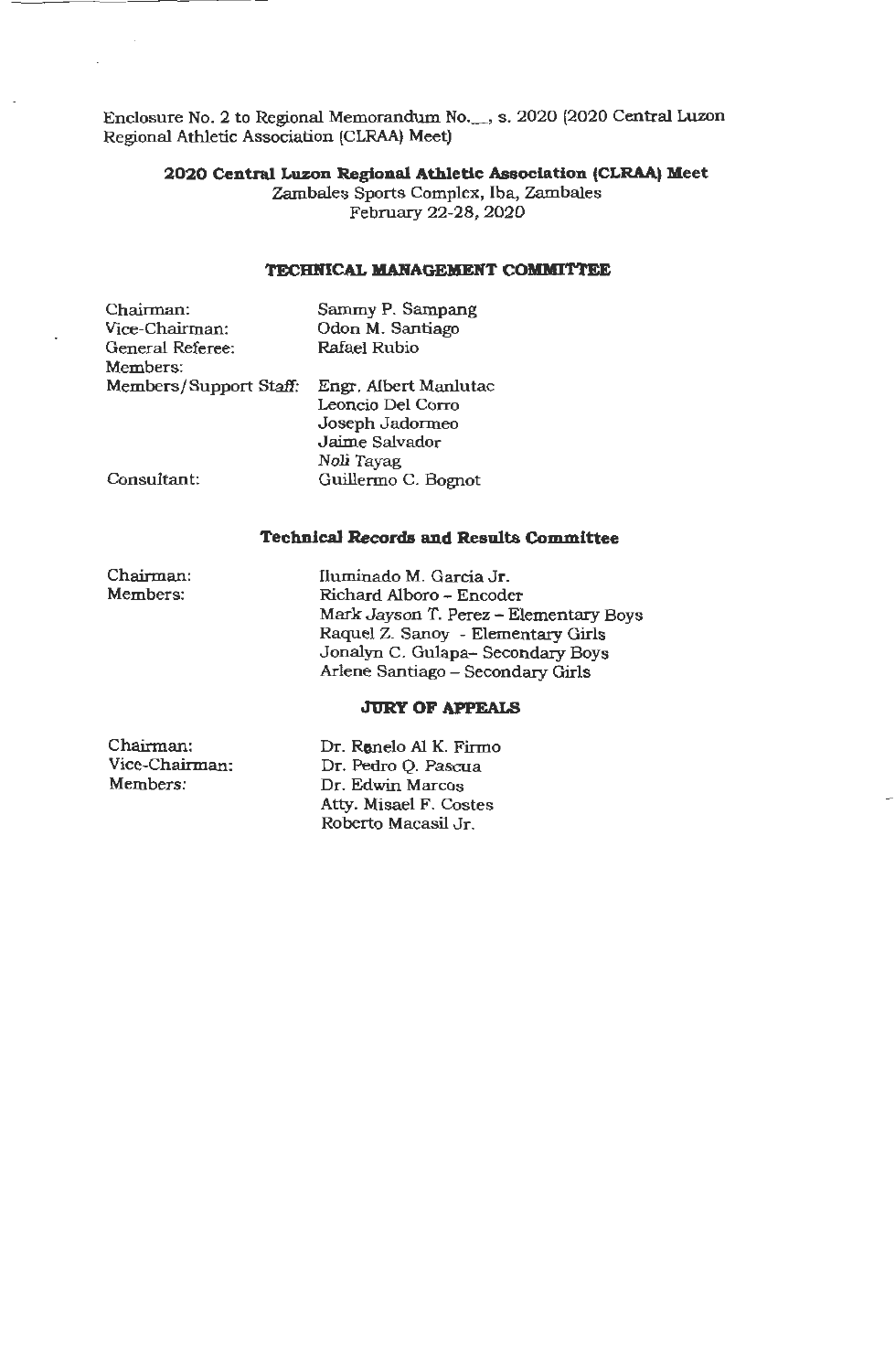Enclosure No. 3 to Regional Memorandum No.\_ , s. 2020 (2020 Central Luzon Region al Athletic Association (CLRAA) Meet)

# **2020 CENTRAL LUZON REGIONAL ATHLETIC ASSOCIATION (CLRAA) MEET**

Zambales Sports Complex, Iba, Zambales February 22-28, 2020

| <b>Name</b>                     | <b>Schools Division</b> |
|---------------------------------|-------------------------|
| Chairman: Encarnita Deveraturda | Zambales                |
| Members: Nestor M. Londerio     | Cabanatuan City         |
| Ramon C. Perez                  | Bataan                  |
| Saturnino D. Dumlao             | Olongapo City           |
| Exlan Timbol                    | San Jose City           |
| Cesar G. Yadao                  | Meycauayan City         |
| Joselito G. Sayo                | Gapan City              |
| Gene E. Manalo                  | <b>Tarlac City</b>      |
| Felino M. Sawal                 | City of San Fernando    |
| Edgardo San Andres              | Science City of Muñoz   |
| Marlon S. Fernandez             | Mabalacat City          |
| Gilbert Bayudang                | Aurora                  |
| Roderico B. Cayanan             | Pampanga                |
| Joel V. Cruz                    | Nueva Ecija             |
| Noel L. Linsao                  | <b>Tarlac Province</b>  |
| Bernadette B. Rosaroso          | San Jose Del Monte City |
| Salvador P. Isip                | Balanga City            |
| Nora C. Lising                  | City of Malolos         |
| Edgar Manabat                   | <b>Angeles City</b>     |
| Eduardo Giron                   | Bulacan                 |

## **Technical Advisory Committee**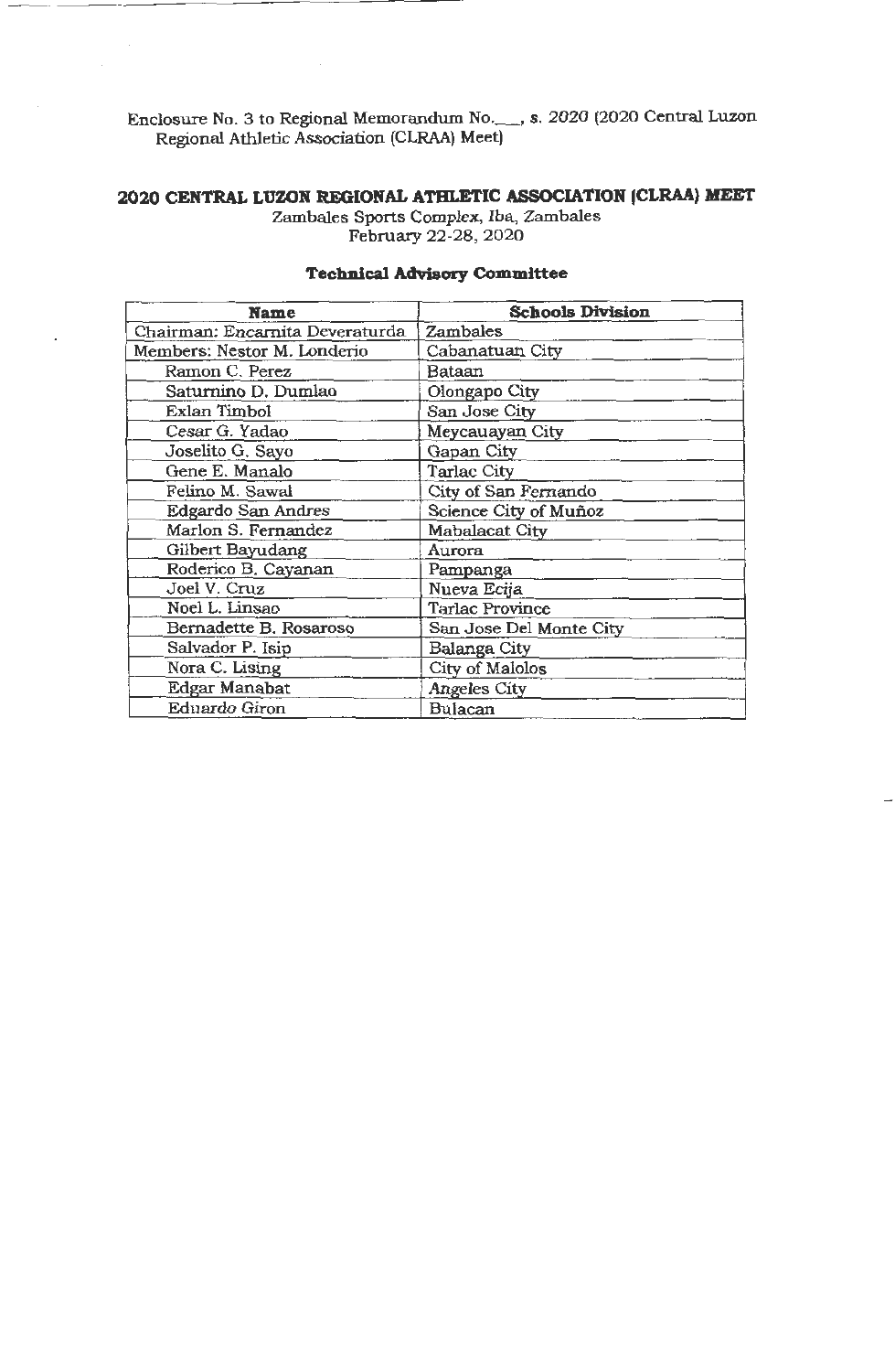| 41 | Eduardo B. Micutuan      | Bulacan                | Taekwondo Elementary      |
|----|--------------------------|------------------------|---------------------------|
| 42 | Fitz Gerald Cuntapay     | <b>Angeles City</b>    | Taekwondo Secondary       |
| 43 | Rolly Bito-on            | Olongapo City          | Poomsae Elementary        |
| 44 | Genevieve P. Yu          | City of San Fernando   | Poomsae Secondary         |
| 45 | Apolinario R. Aldama     | Bataan                 | Tennis                    |
| 46 | Ma. Leah F. Dalangin     | Bulacan                | Tennis Elementary (B/G)   |
| 47 | Angelito M. Licup        | Bataan                 | Tennis Secondary (B/G)    |
| 48 | Nestor C. Angeles        | Tarlac Province        | Volleyball                |
| 49 | Jonathan B. De Guzman    | <b>Bataan</b>          | Volleyball Elementary (B) |
| 50 | Enrique P. Zabat         | Nueva Ecija            | Volleyball Elementary (G) |
| 51 | Conrad C. Maristela      | Olongapo City          | Volleyball Secondary (G)  |
| 52 | Ariel B. Jose            | Balanga City           | Volleyball Secondary (B)  |
| 53 | Crisanto V. Santos       | Bataan                 | Special Olympics          |
| 54 | Angelito G. Torres       | Angeles City           | Special Olympics          |
| 55 | Joselito D. Maun         | <b>Tarlac Province</b> | <b>Billiards</b>          |
| 56 | Joel S. Barcelo          | Nueva Ecija            | Futsal                    |
| 57 | Ma. Lerma T. Mangalindan | Pampanga               | Wushu                     |
| 58 | Gemma M. De Castro       | Pampanga               | Dancesports               |
| 59 | Rosalyn B. Marquez       | Balanga City           | Aerogymnastics            |
| 60 | Rose Ann Tamayo          | <b>Malolos City</b>    | Wrestling                 |

 $\label{eq:2.1} \frac{1}{\sqrt{2}}\left(\frac{1}{\sqrt{2}}\right)^{2} \left(\frac{1}{\sqrt{2}}\right)^{2} \left(\frac{1}{\sqrt{2}}\right)^{2} \left(\frac{1}{\sqrt{2}}\right)^{2} \left(\frac{1}{\sqrt{2}}\right)^{2} \left(\frac{1}{\sqrt{2}}\right)^{2} \left(\frac{1}{\sqrt{2}}\right)^{2} \left(\frac{1}{\sqrt{2}}\right)^{2} \left(\frac{1}{\sqrt{2}}\right)^{2} \left(\frac{1}{\sqrt{2}}\right)^{2} \left(\frac{1}{\sqrt{2}}\right)^{2} \left(\$ 

 $\epsilon$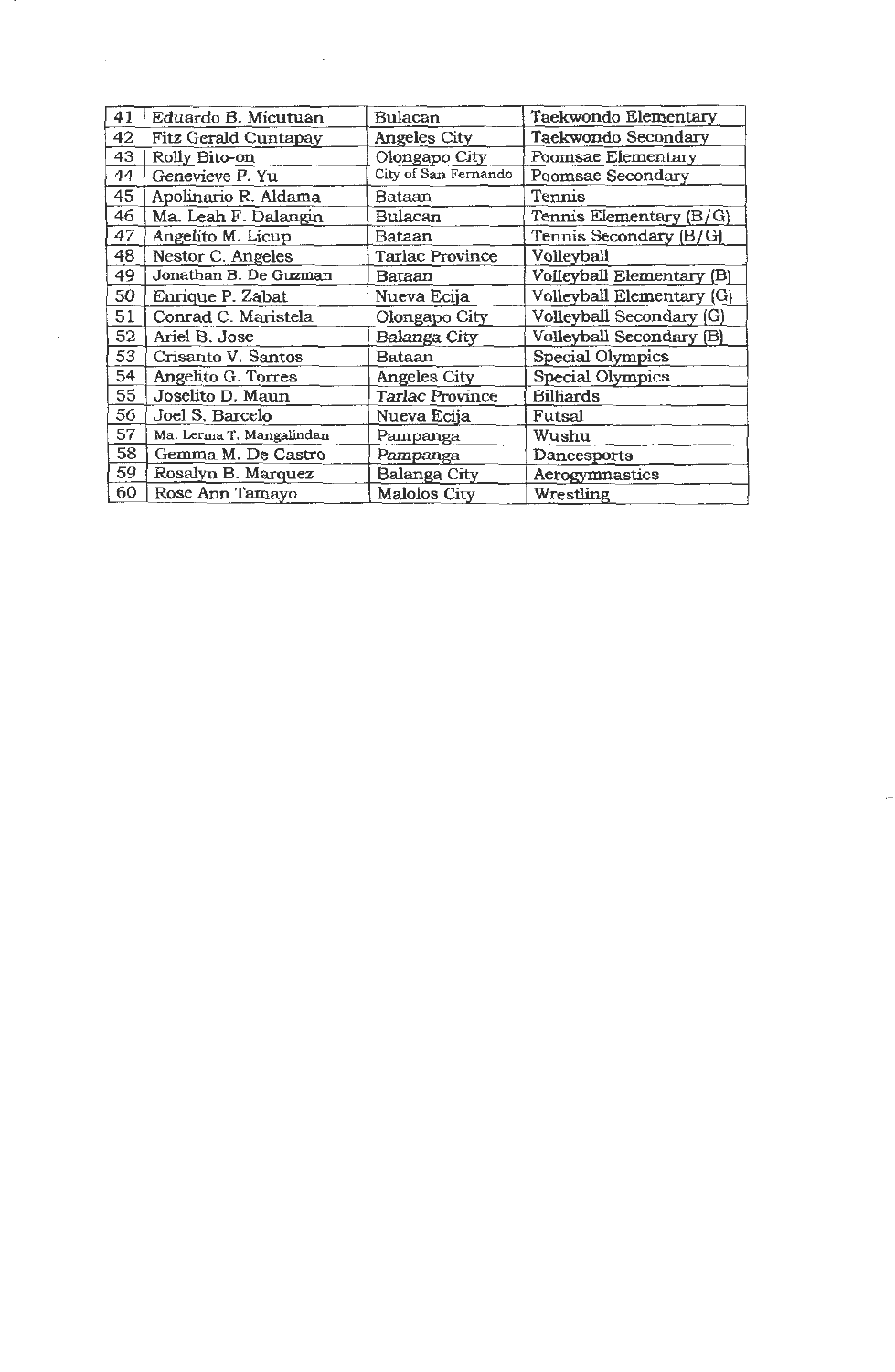Enclosure No.4 to Regional Memorandum No. \_\_ s. 2020 (2020 Central Luzon Regional Athletic Association (CLRAA) Meet

 $\sim$  .

# **2020 Central Luzon Regional Athletic Association (CLRAA) Meet**

Zambales Sports Complex, Iba, Zambales February 22-28, 2020

|                         | <b>Name</b>                | Division               | <b>Event</b>                  |
|-------------------------|----------------------------|------------------------|-------------------------------|
| $\mathbf{1}$            | Arnold Turla               | Bulacan                | Archery Secondary (B/G)       |
| $\overline{2}$          | Arlene G. Reyes            | Olongapo City          | Arnis                         |
| 3                       | Angelica E. Capili         | Science City of Muñoz  | Arnis Elementary              |
| $\overline{\mathbf{4}}$ | Ivy Rose P. Pastor         | Zambales               | <b>Arnis Secondary</b>        |
| $\overline{5}$          | Edgardo L. Aguinaldo       | <b>Tarlac Province</b> | <b>Athletics</b>              |
| 6                       | Edwin F. Dancel            | Tarlac Province        | Athletics Elementary (B)      |
| 7                       | Esmerado C. Pineda         | Pampanga               | Athletics Elementary (G)      |
| 8                       | Robina R. Venturina        | <b>Bulacan</b>         | Athletics Secondary (B)       |
| 9                       | Alcomtiser C. Santos       | Cabanatuan City        | Athletics Secondary (G)       |
| 10                      | Florante C. Borlongan      | Bulacan                | Badminton Elementary (B/G)    |
| 11                      | Remegio A. Antalan         | <b>Tarlac Province</b> | Badminton Secondary (B/G)     |
| 12                      | Lionel O. Jose             | Zambales               | <b>Baseball Elementary</b>    |
| 13                      | Walter C. Estabillo        | Angeles City           | <b>Baseball Secondary</b>     |
| 14                      | Telesforo M. Millado Jr.   | Tarlac Province        | Basketball                    |
| 15                      | Arman P. Mercado           | <b>Angeles City</b>    | Basketball Elem. (B)          |
| 16                      | Christian U. Dela Cruz     | Science City of Muūoz  | Basketball Secondary (B)      |
| 17                      | Ritchell G. Rada           | Aurora Province        | Basketball Secondary (G)      |
| 18                      | <b>Ricalito Payad</b>      | Tarlac province        | Basketball 3X3                |
| 19                      | Oliver C. Saydoken         | Nueva Ecija            | <b>Boxing</b>                 |
| 20                      | Benny B. Badua             | Nueva Ecija            | Chess (Overall)               |
| 21                      | Romer M. Valencia          | Bataan                 | <b>Chess Secondary</b>        |
| 22                      | Don Fermin Mercado         | Pampanga               | Chess Elementary              |
| 23                      | Renato Floro E. Espiritu   | <b>Tarlac Province</b> | Football                      |
| 24                      | Rodelio D. Quiambao        | Tarlac City            | <b>Football Elementary</b>    |
| 25                      | Lorenzo Diamzon            | <b>Tarlac City</b>     | Football Secondary            |
| 26                      | Cesar L. Valenzuela        | <b>Bataan</b>          | Gymnastics (MAG)              |
| 27                      | Roselle R. Robledo         | <b>Malolos City</b>    | Gymnastics (RG)               |
| 28                      | Digna S. Manalo            | <b>Bulacan</b>         | Gymnastics (WAG)              |
| 29                      | Nestor P. Aquino           | <b>Angeles City</b>    | Sepak Takraw (Overall)        |
| 30                      | Joel Sabado                | Nueva Ecija            | Sepak Takraw Boys             |
| 31                      | Omar Diamsay               | Tarlac Province        | Sepak Takraw Girls            |
| 32                      | Raquel R. Yuzon            | Pampanga               | Sepak Takraw Jr.              |
| 33                      | Ricky B. Caperlac          | Nueva Ecija            | Softball Secondary            |
| 34                      | Randy Concepcion           | <b>Bulacan</b>         | Softball Elementary           |
| 35                      | Elmer T. Vidas             | Tarlac Province        | Swimming Elementary           |
| 36                      | Vanessa G. Arcos           | Olongapo City          | Swimming Secondary            |
| 37                      | Fidel L. Palma             | Nueva Ecija            | Table Tennis                  |
| 38                      | Joseph J. Reyes            | <b>Bulacan</b>         | Table Tennis Elementary       |
| 39                      | Juancho E. Balbuena        | Nueva Ecija            | <b>Table Tennis Secondary</b> |
| 40                      | Charmaigne Gay F. Calatong | Olongapo City          | Taekwondo (Overall)           |

## **TOURNAMENT MANAGERS**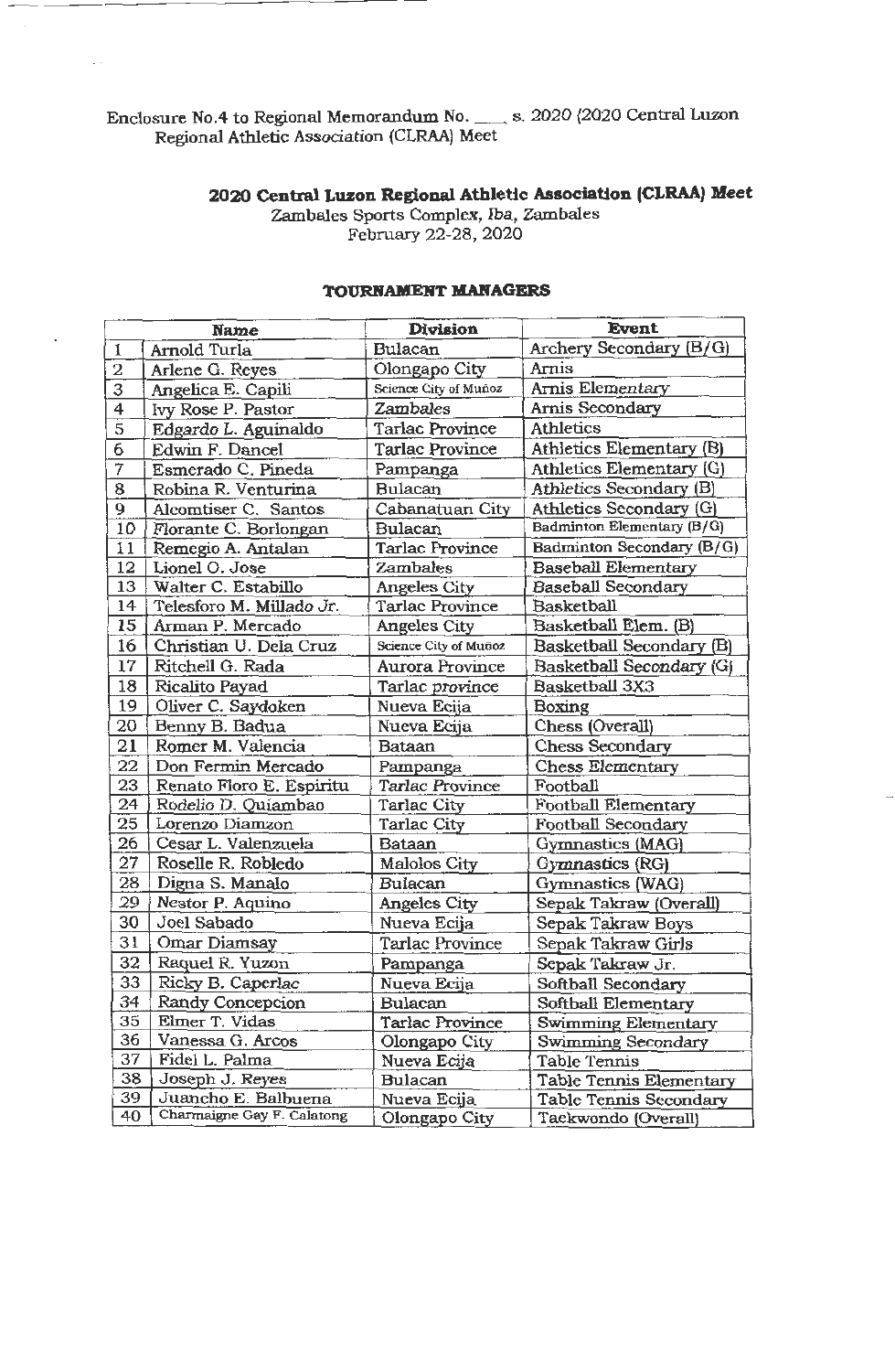Enclosure No.5 to Regional Memorandum No.\_, s. 2020 (2020 Central Luzon Regional Athletic Association (CLRAA) Meet)

## **2020 Central Luzon Regional Athletic Association (CLRAA) Meet**

Zambales Sports Complex, Iba, Zambales February 22-28, 2020

# **REGIONAL SCREENING AND ACCREDITATION COMMITTEE (RSAC)**

| <b>Name</b>                  | Designation       | <b>Schools Division</b>    |
|------------------------------|-------------------|----------------------------|
| Emerito C. Nicdao<br>1.      | Chairman          | Angeles City               |
| Dr. Leoncio Del Corro<br>2.  | Vice-Chairman     | Regional Office            |
| 3.<br>Bernadette B. Rosaroso | Vice-Chairman/ICT | City of San Jose Del Monte |
| Virgilio G. Alejandro<br>4.  | Member            | <b>Bulacan</b>             |
| 5.<br>Crisanto V. Santos     | Member            | Bataan                     |
| Angelito G. Torres<br>6.     | Member            | Angeles City               |
| Rosalinda Sison<br>7.        | Member            | Aurora                     |
| 8. Renato M. Dimalanta       | Member            | <b>Bataan</b>              |
| 9. Sammy Sabello             | Member            | Balanga City               |
| 10. Wilfredo D. Santiago     | Member            | Bulacan                    |
| 11. Wilfredo R. Nicolas      | Member            | City of San Jose Del Monte |
| 12. Rogelio Javier Jr.       | Member            | Malolos City               |
| 13. Alicia B. Lorenzo        | Member            | Meycauayan City            |
| 14. Ronyla A. Santiago       | Member            | Nueva Ecija                |
| 15.Jonathan D. Diaz          | Member            | Cabanatuan City            |
| 16. Pepito D. De Guzman      | Member            | Science City of Muñoz      |
| 17. Alhon A. Velayo          | Member            | Gapan City                 |
| 18. Bernadette B. Bersamin   | Member            | San Jose City              |
| 19. Arturo D. Bautista       | Member            | Pampanga                   |
| 20. Ryan Yamson              | Member            | Angeles City               |
| 21. Roderick L. Ordonio      | Member            | City of San Fernando       |
| 22. Maureen J. Sarmiento     | Member            | Mabalacat City             |
| 23. Angelito Magat           | Member            | <b>Tarlac Province</b>     |
| 24. Eliseo S. Pangan         | Member            | Tarlac City                |
| 25. John Lingayo             | Member            | <b>Zambales</b>            |
| 26.Juvimin O. Mustar         | Member            | Olongapo City              |